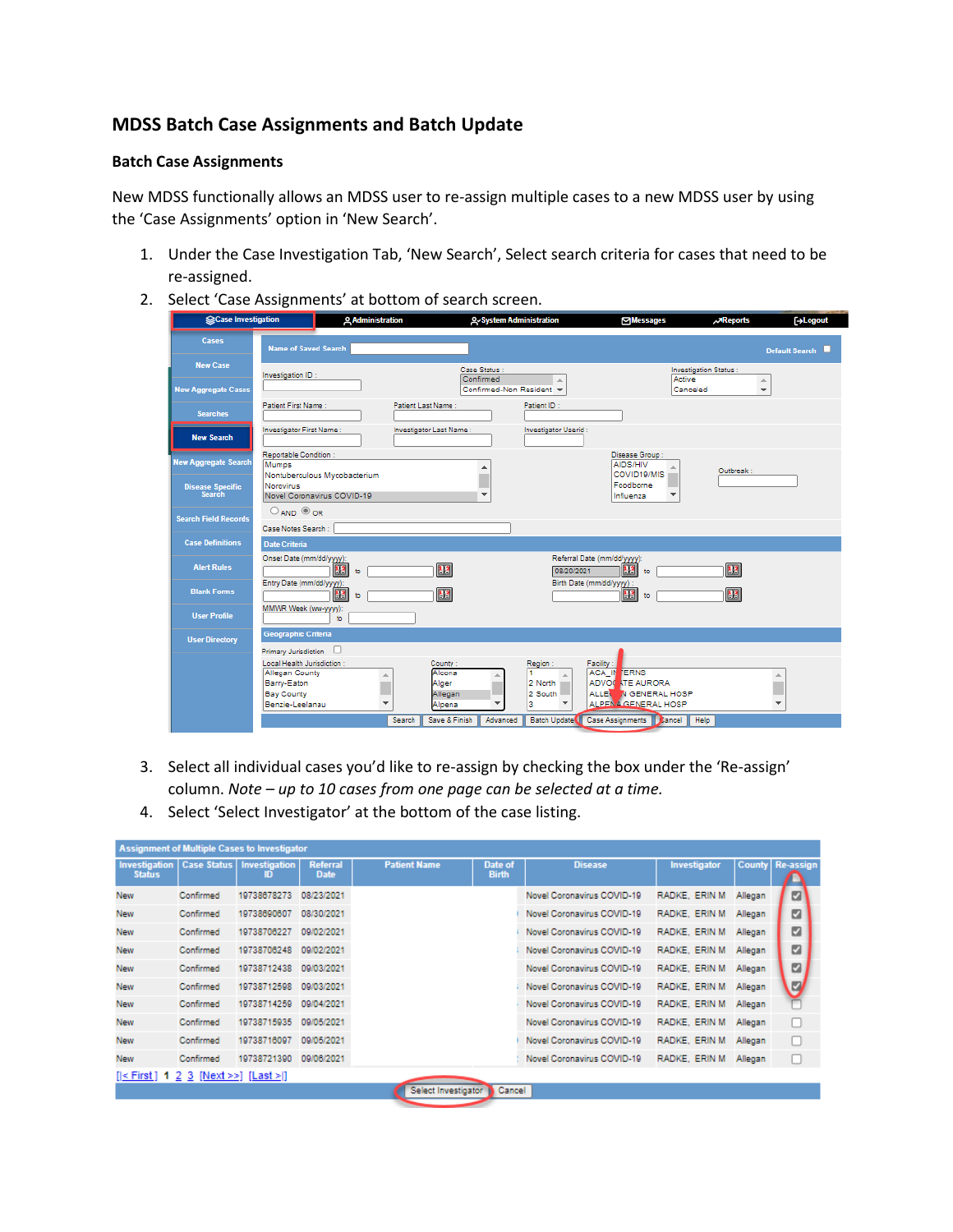- 5. By default, MDSS users from the primary jurisdiction (county of case residence) will be listed. To expand to other users, uncheck the 'Primary Jurisdiction' box.
- 6. Select the desired MDSS user from the list and then select 'Re-assign' at bottom of screen



7. View new investigator assigned to selected cases and select additional cases from other pages to re-assign, as needed.

|                                                                                                                                                                               | <b>Assignment of Multiple Cases to Investigator</b> |                                                   |                                |                   |                     |                         |                                                         |                    |         |                         |  |
|-------------------------------------------------------------------------------------------------------------------------------------------------------------------------------|-----------------------------------------------------|---------------------------------------------------|--------------------------------|-------------------|---------------------|-------------------------|---------------------------------------------------------|--------------------|---------|-------------------------|--|
| . The following case investigations have been reassigned to investigator "BETHANY G REIMINK":<br>19738678273, 19738690607, 19738706227, 19738706248, 19738712438, 19738712598 |                                                     |                                                   |                                |                   |                     |                         |                                                         |                    |         |                         |  |
| <b>Status</b>                                                                                                                                                                 |                                                     | Investigation   Case Status   Investigation<br>ID | <b>Referral</b><br><b>Date</b> |                   | <b>Patient Name</b> | Date of<br><b>Birth</b> | <b>Disease</b>                                          | Investigator       |         | <b>County Re-assign</b> |  |
| <b>New</b>                                                                                                                                                                    | Confirmed                                           | 19738678273 08/23/2021                            |                                |                   |                     |                         | Novel Coronavirus COVID-19 REIMINK, BETHANY G           |                    | Allegan |                         |  |
| <b>New</b>                                                                                                                                                                    | Confirmed                                           | 19738690607 08/30/2021                            |                                | cases assigned to |                     |                         | Novel Coronavirus COVID-19                              | REIMINK, BETHANY G | Allegan | L                       |  |
| <b>New</b>                                                                                                                                                                    | Confirmed                                           | 19738706227 09/02/2021                            |                                |                   |                     |                         | ivover coronavirus covid "a REIMINK, BETHANY G. Allegan |                    |         | L                       |  |
| <b>New</b>                                                                                                                                                                    | Confirmed                                           | 19738706248 09/02/2021                            |                                |                   | new user            |                         | Novel Coronavirus COVID-19                              | REIMINK, BETHANY G | Allegan | c                       |  |
| <b>New</b>                                                                                                                                                                    | Confirmed                                           | 19738712438 09/03/2021                            |                                |                   |                     |                         | Novel Coronavirus COVID-19 REIMINK, BETHANY G           |                    | Allegan | L                       |  |
| <b>New</b>                                                                                                                                                                    | Confirmed                                           | 19738712598 09/03/2021                            |                                |                   |                     |                         | Novel Coronavirus COVID-19                              | REIMINK, BETHANY G | Allegan | г                       |  |
| <b>New</b>                                                                                                                                                                    | Confirmed                                           | 19738714259 09/04/2021                            |                                |                   |                     |                         | Novel Coronavirus COVID-19 RADKE, ERIN M                |                    | Allegan | г                       |  |
| New                                                                                                                                                                           | Confirmed                                           | 19738715935 09/05/2021                            |                                |                   |                     |                         | Novel Coronavirus COVID-19 RADKE, ERIN M.               |                    | Allegan | с                       |  |
| <b>New</b>                                                                                                                                                                    | Confirmed                                           | 19738716097 09/05/2021                            |                                |                   |                     |                         | Novel Coronavirus COVID-19 RADKE, ERIN M.               |                    | Allegan | c                       |  |
| <b>New</b>                                                                                                                                                                    | Confirmed                                           | 19738721390 09/08/2021                            |                                |                   |                     |                         | Novel Coronavirus COVID-19 RADKE, ERIN M                |                    | Allegan | ∟                       |  |
| $[ \leq$ First ] 1 2 3 [Next >>] [Last >]                                                                                                                                     |                                                     |                                                   |                                |                   |                     |                         |                                                         |                    |         |                         |  |

## **Batch Update**

New MDSS functionally allows an MDSS user to update Case Status and/or Investigation Status for multiple cases by using the 'Batch Update' in 'New Search'.

- 1. Under the Case Investigation Tab, 'New Search', Select search criteria for cases that need to be updated.
- 2. Select 'Batch Update' at bottom of search screen.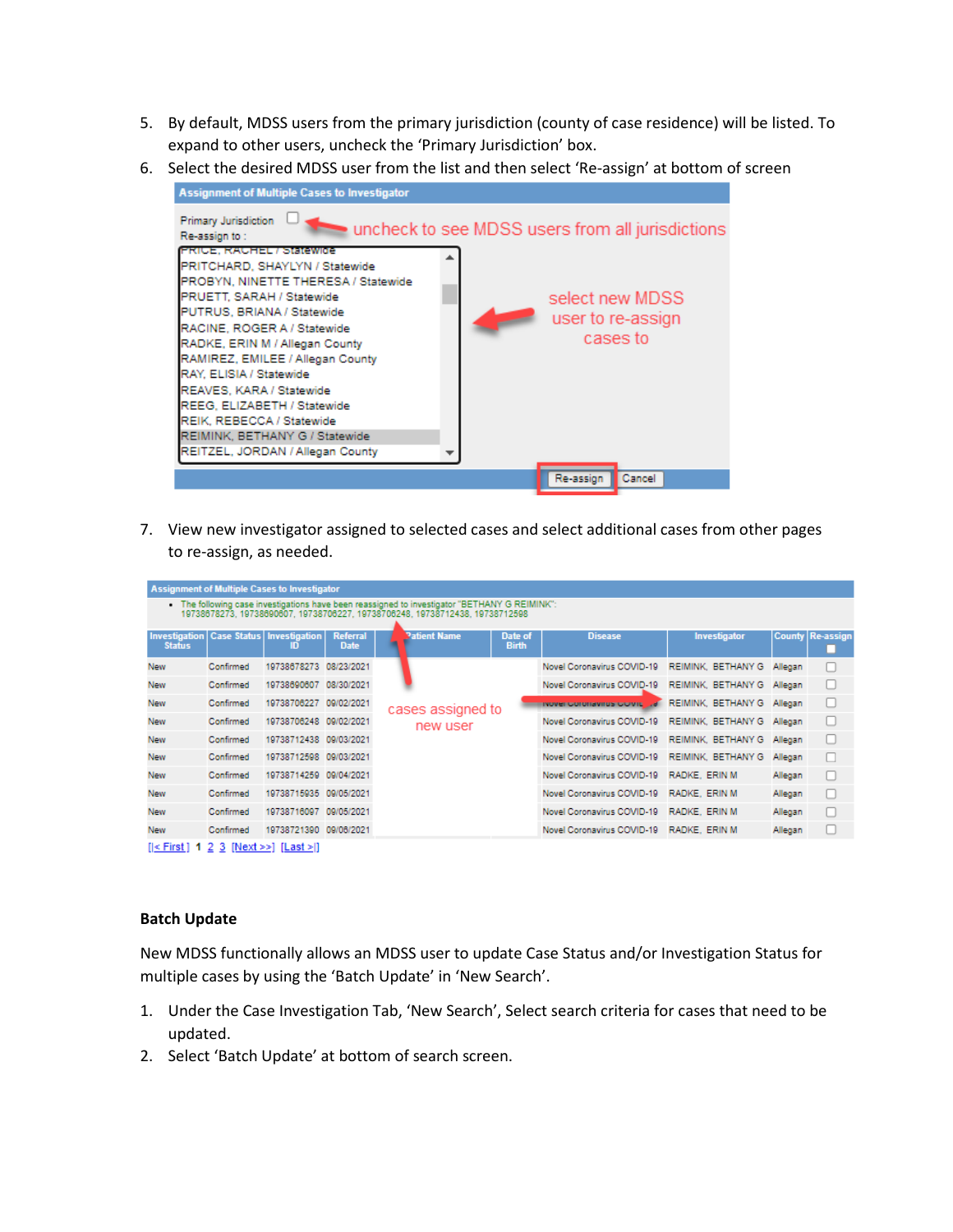| Case Investigation                       | <b>Q Administration</b>                                                                                                               |                                                                  | <b>2-System Administration</b>               | <b>Messages</b>                                                                                   | <b>AReports</b><br><b>G+Logout</b>                      |  |  |
|------------------------------------------|---------------------------------------------------------------------------------------------------------------------------------------|------------------------------------------------------------------|----------------------------------------------|---------------------------------------------------------------------------------------------------|---------------------------------------------------------|--|--|
| Cases                                    | <b>Name of Saved Search</b>                                                                                                           |                                                                  |                                              |                                                                                                   | <b>Default Search</b>                                   |  |  |
| <b>New Case</b>                          | Investigation ID:                                                                                                                     | Case Status :<br>Confirmed                                       | ×                                            |                                                                                                   | <b>Investigation Status:</b><br>Completed - Follow Up A |  |  |
| <b>New Aggregate Cases</b>               |                                                                                                                                       |                                                                  | Confirmed-Non Resident =                     | New <sub></sub>                                                                                   | $\overline{\mathbf{v}}$                                 |  |  |
| <b>Searches</b>                          | <b>Patient First Name:</b>                                                                                                            | Patient Last Name:                                               | Patient ID:                                  |                                                                                                   |                                                         |  |  |
| <b>New Search</b>                        | Investigator First Name:                                                                                                              | Investigator Last Name:                                          | Investigator Userid:                         |                                                                                                   |                                                         |  |  |
| <b>New Aggregate Search</b>              | Reportable Condition:<br>Mumps<br>Nontuberculous Mycobacterium                                                                        | ۸                                                                |                                              | Disease Group<br><b>AIDS/HIV</b><br>COVID19/MIS                                                   | Outbreak:                                               |  |  |
| <b>Disease Specific</b><br><b>Search</b> | Norovirus<br>Novel Coronavirus COVID-19                                                                                               | $\overline{\mathbf{v}}$                                          |                                              | Foodborne<br>Influenza                                                                            |                                                         |  |  |
| <b>Search Field Records</b>              | $O$ AND $O$ OR<br>Case Notes Search :                                                                                                 |                                                                  |                                              |                                                                                                   |                                                         |  |  |
| <b>Case Definitions</b>                  | <b>Date Criteria</b>                                                                                                                  |                                                                  |                                              |                                                                                                   |                                                         |  |  |
| <b>Alert Rules</b>                       | Onset Date (mm/dd/yyyy):<br>13<br>to                                                                                                  | 13                                                               | 08/20/2021                                   | Referral Date (mm/dd/yyyy):<br>13<br>to                                                           | 13                                                      |  |  |
| <b>Blank Forms</b>                       | Entry Date (mm/dd/yyyy):<br>43<br>to                                                                                                  | 13                                                               |                                              | Birth Date (mm/dd/yyyy) :<br>膃<br>to                                                              | $\mathbf{H}$                                            |  |  |
| <b>User Profile</b>                      | MMWR Week (ww-yyyy):<br>to                                                                                                            |                                                                  |                                              |                                                                                                   |                                                         |  |  |
| <b>User Directory</b>                    | <b>Geographic Criteria</b><br>Primary Jurisdiction U                                                                                  |                                                                  |                                              |                                                                                                   |                                                         |  |  |
|                                          | Local Health Jurisdiction:<br>Allegan County<br>A.<br>Barry-Eaton<br><b>Bay County</b><br>Benzie-Leelanau<br>$\overline{\phantom{a}}$ | County:<br>Alcona<br>Alger<br>Allegan<br>Alpena<br>Save & Finish | Region:<br>2 South<br>з<br>5<br>$\mathbf{v}$ | Facility:<br><b>ACA INTERNS</b><br>ADVOCATE AURORA<br>ALLEGAN GENERAL HOSP<br>ALPENA GENERAL HOSP | 盀<br>$\mathbf{v}$                                       |  |  |
|                                          |                                                                                                                                       | Search                                                           | Advanced <b>O</b>                            | Batch Update Case Assignments<br>Cancel                                                           | Help                                                    |  |  |

- 3. Select the desired Case Status and or Investigation Status from the drop down menus.
- 4. Select individual cases by checking the box in the 'Batch Update' column. *Note – up to 100 cases on one page may be selected at one time.*
- 5. Select 'Batch Update' at bottom of screen.

| --select-                      | Belect Case Status to apply for all selected cases (optional): |  |                    |                                |                     | --select--                           | $\checkmark$             | Select Investigation Status to apply for all selected cases (optional): |               |                        |
|--------------------------------|----------------------------------------------------------------|--|--------------------|--------------------------------|---------------------|--------------------------------------|--------------------------|-------------------------------------------------------------------------|---------------|------------------------|
| Confirmed<br>Non-Michigan Case | Confirmed-Non Resident                                         |  | tigation           | <b>Referral</b><br><b>Date</b> | <b>Patient Name</b> | --select--<br>Active<br>Canceled     | ase                      | <b>Investigator</b>                                                     | <b>County</b> | Batch<br><b>update</b> |
| Not a Case<br>Probable         |                                                                |  |                    | 1673543 08/21/2021             |                     | Completed<br>Completed - Follow Up   | virus                    | MULLENDORE.<br><b>AIMMEE</b>                                            | St Joseph     | ø                      |
| Suspect<br>Unknown             |                                                                |  | 1673568 08/21/2021 | Select Case<br>Status and/or   | New<br>Review       | <b>Virus</b>                         | NICHOLS, KALI            | St Joseph                                                               | ø             |                        |
| New                            | Contirmed                                                      |  |                    | 19738676896 08/23/2021         | Investigation       | Superceded                           | virus                    | MULLENDORE.<br><b>AIMMEE</b>                                            | St Joseph     | ø                      |
| New                            | Confirmed                                                      |  |                    | 19738676920 08/23/2021         | Status for bulk     | <b>Novel Coronavirus</b><br>COVID-19 |                          | NICHOLS, KALI                                                           | St Joseph     | ø                      |
| New                            | Confirmed                                                      |  |                    | 19738677195 08/23/2021         | update              | COVID-19                             | <b>Novel Coronavirus</b> | BEECHING, JULIE                                                         | Van Buren     |                        |
| <b>New</b>                     | Confirmed                                                      |  |                    | 19738678273 08/23/2021         |                     | <b>Novel Coronavirus</b><br>COVID-19 |                          | REIMINK, BETHANY G Allegan                                              |               |                        |
| <b>New</b>                     | Confirmed                                                      |  |                    | 19738678483 08/23/2021         |                     | <b>Novel Coronavirus</b><br>COVID-19 |                          | MULLENDORE.<br><b>AIMMEE</b>                                            | St Joseph     |                        |
| <b>New</b>                     | Confirmed                                                      |  |                    | 19738679569 08/24/2021         |                     | <b>Novel Coronavirus</b><br>COVID-19 |                          | <b>BUCK, VICKI S</b>                                                    | Calhoun       |                        |

6. View cases that were updated and select additional cases to batch update, as needed.